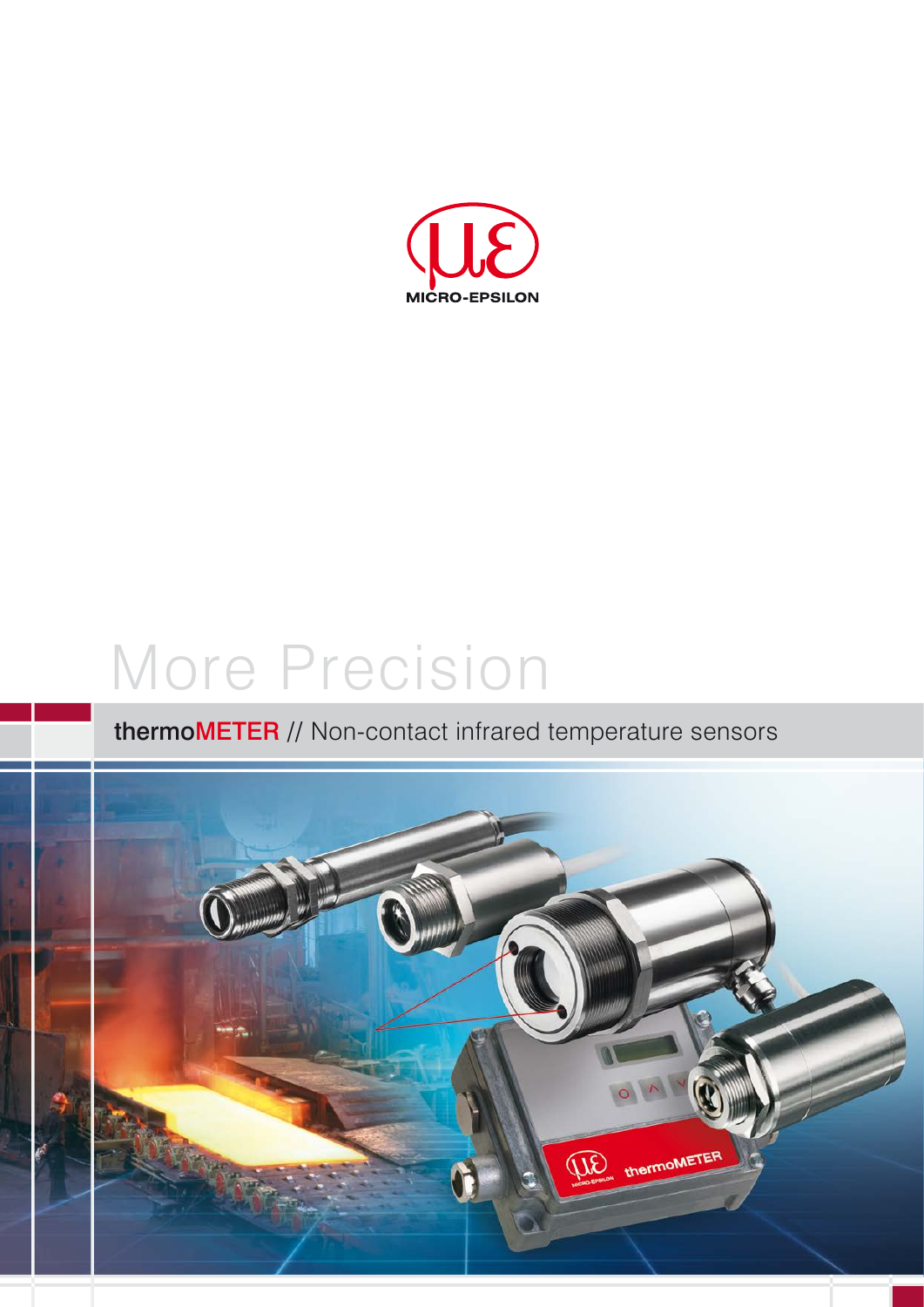

#### thermoMETER CTLaser

Innovative infrared temperature sensor with laser sighting

- Measuring range from -50 °C to 975 °C
- Smallest spots from 0.9 mm even with low object temperatures
- Double laser sighting for exact measuring field marking and focusing
- Optical system 75:1 with selectable focus settings
- Separate controller with programming keys and backlit display
- Up to 85 °C ambient temperature without cooling
- Automatic laser switch-off at 50 °C
- Selectable and scalable analog output, optional digital interfaces

#### Optical specifications thermoMETER CTLaser

=smallest spot size / focal point (mm)

| <b>Standard Focus</b> |                |          |      |      |      |      |      |      |      |      |      |      |       |       |       |      |       |
|-----------------------|----------------|----------|------|------|------|------|------|------|------|------|------|------|-------|-------|-------|------|-------|
| SF75 lens             | 75:1           | 20       | 19.5 | 19   | 18.5 | 18   | 17.5 | 17   | 16.5 | 16   | 20.5 | 25   | 34    | 43    | 52    |      |       |
|                       | distance in mm | 0        | 150  | 300  | 450  | 600  | 750  | 900  | 1050 | 1200 | 1350 | 1500 | 1800  | 2100  | 2400  |      |       |
| <b>Close Focus</b>    |                |          |      |      |      |      |      |      |      |      |      |      |       |       |       |      |       |
| CF1 lens              | 75:1           | 20       | 9.1  | 6.4  | 0.9  | 9.9  | 24.8 | 39.7 | 54.6 | 69.6 | 84.5 | 99.4 | 114.4 | 129.3 | 159.1 | 189  | 218.9 |
| CF <sub>2</sub> lens  | 75:1           | 20       | 15.2 | 14   | 11.6 | 7.9  | 1.9  | 9.2  | 16.5 | 23.8 | 31.1 | 38.4 | 45.7  | 53    | 67.6  | 82.2 | 96.8  |
| CF3 lens              | 75:1           | 20       | 16.6 | 15.7 | 14   | 11.4 | 7.1  | 2.75 | 8.4  | 14.1 | 19.8 | 25.5 | 31.2  | 36.9  | 48.3  | 59.6 | 71    |
| CF4 lens              | 75:1           | 20       | 18.7 | 18.4 | 17.8 | 16.9 | 15.3 | 13.7 | 12.2 | 10.6 | 9    | 7.5  | 5.9   | 8.8   | 14.5  | 20.3 | 26    |
|                       | distance in mm | $\Omega$ | 40   | 50   | 70   | 100  | 150  | 200  | 250  | 300  | 350  | 400  | 450   | 500   | 600   | 700  | 800   |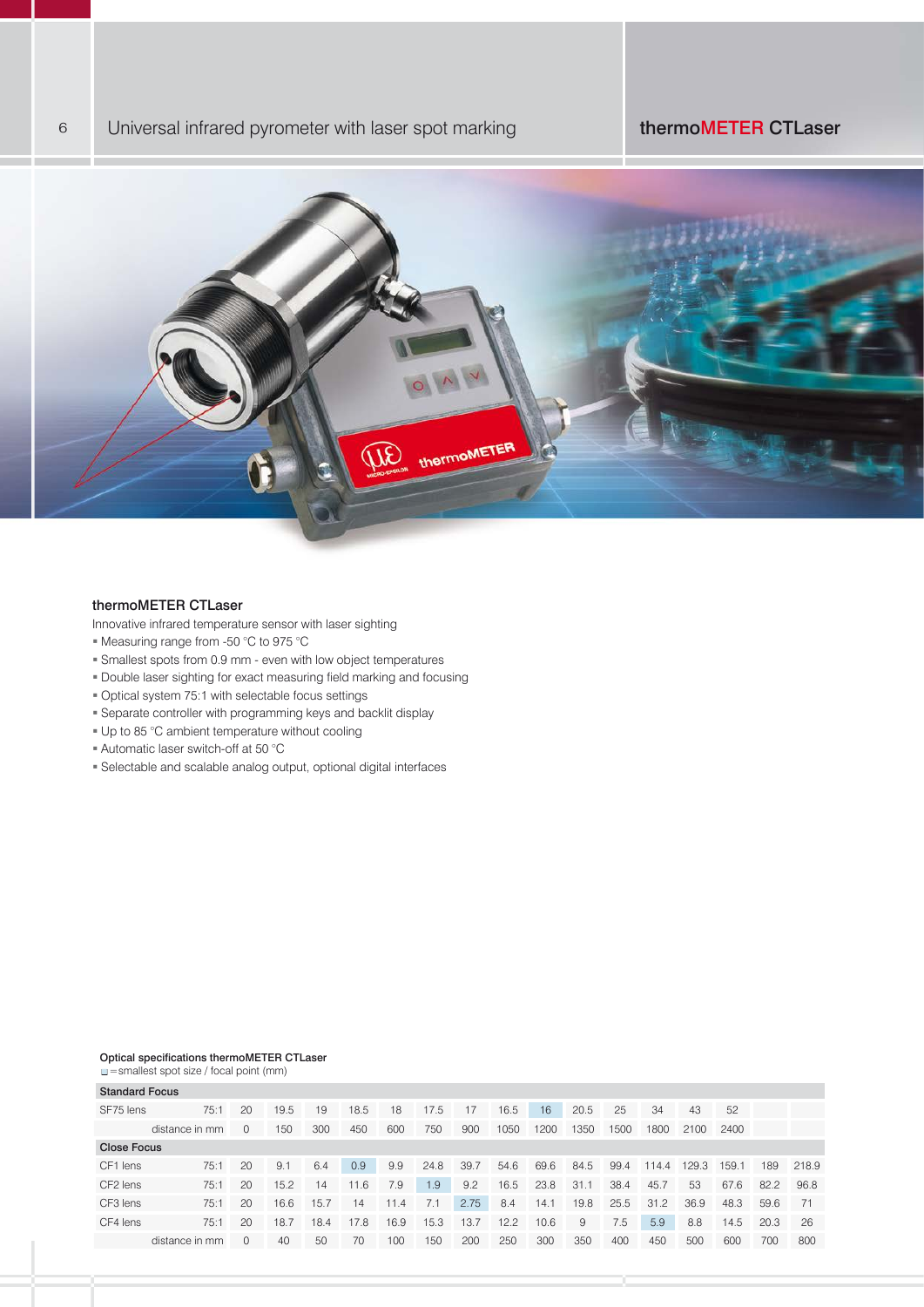

1) adjustable via programming keys or software 2) ambient temperature:  $23 \pm 5$  °C; whichever is greater

3) temperature of the object > 0 °C



#### Product identification



#### Accessories page 8 - 9

- Mounting bracket
- Air purge collar
- 
- Water cooled housing
- **Interface kit**
- CompactConnect software
- Certificate of calibration



thermoMETER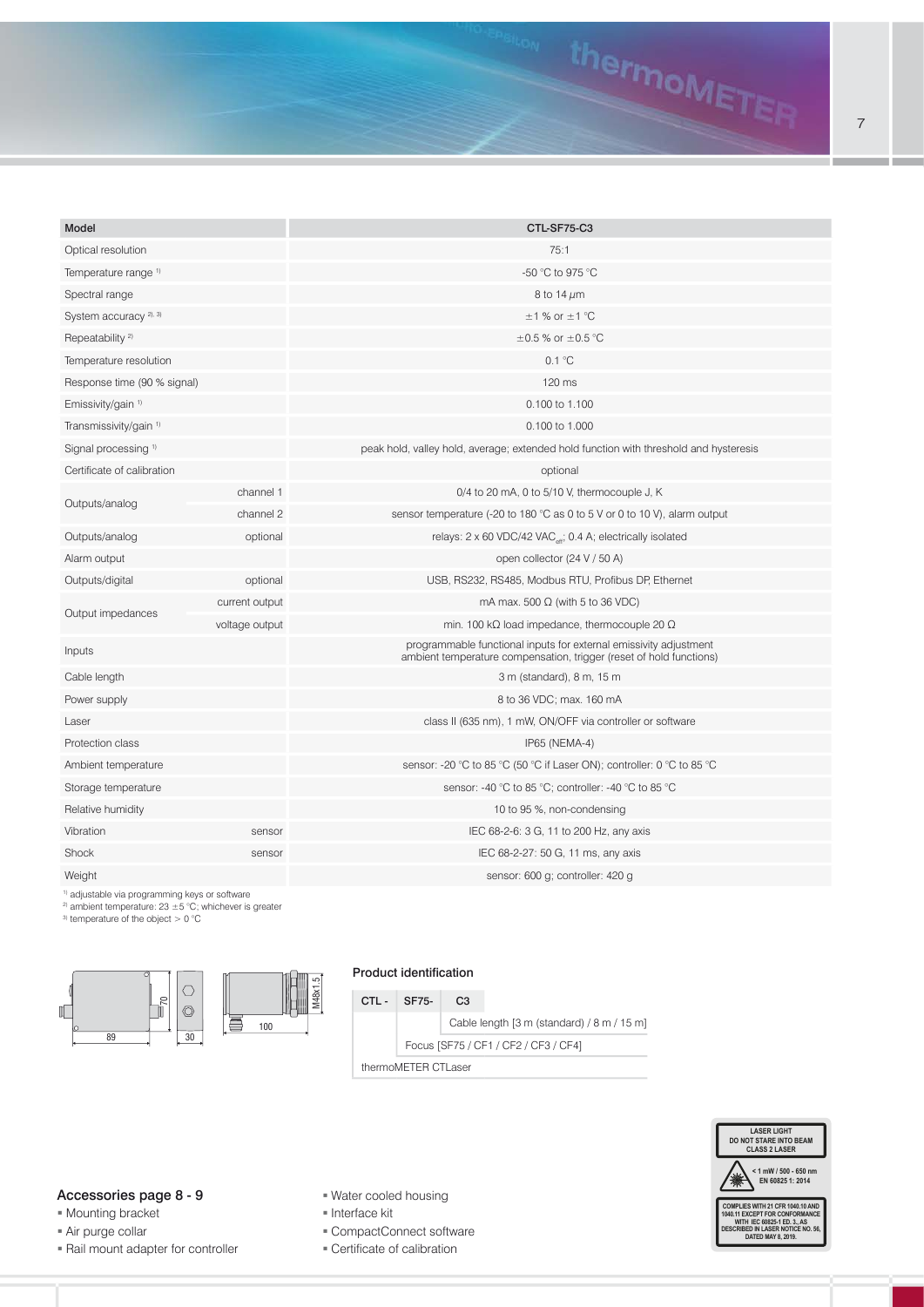#### **CTLaser**









TM-FB-CTL Mounting bracket (fixed); included in CTL scope of supply



TM-AB-CTL Mounting bracket (adjustable)



TM-W-CTL Water cooled housing and TM-W-CTL Water cooled housing TM-AP-CTL Air purge collar air purge collar TM-AP-CTL, mounted on adjustable mounting bracket TM-AB-CTL



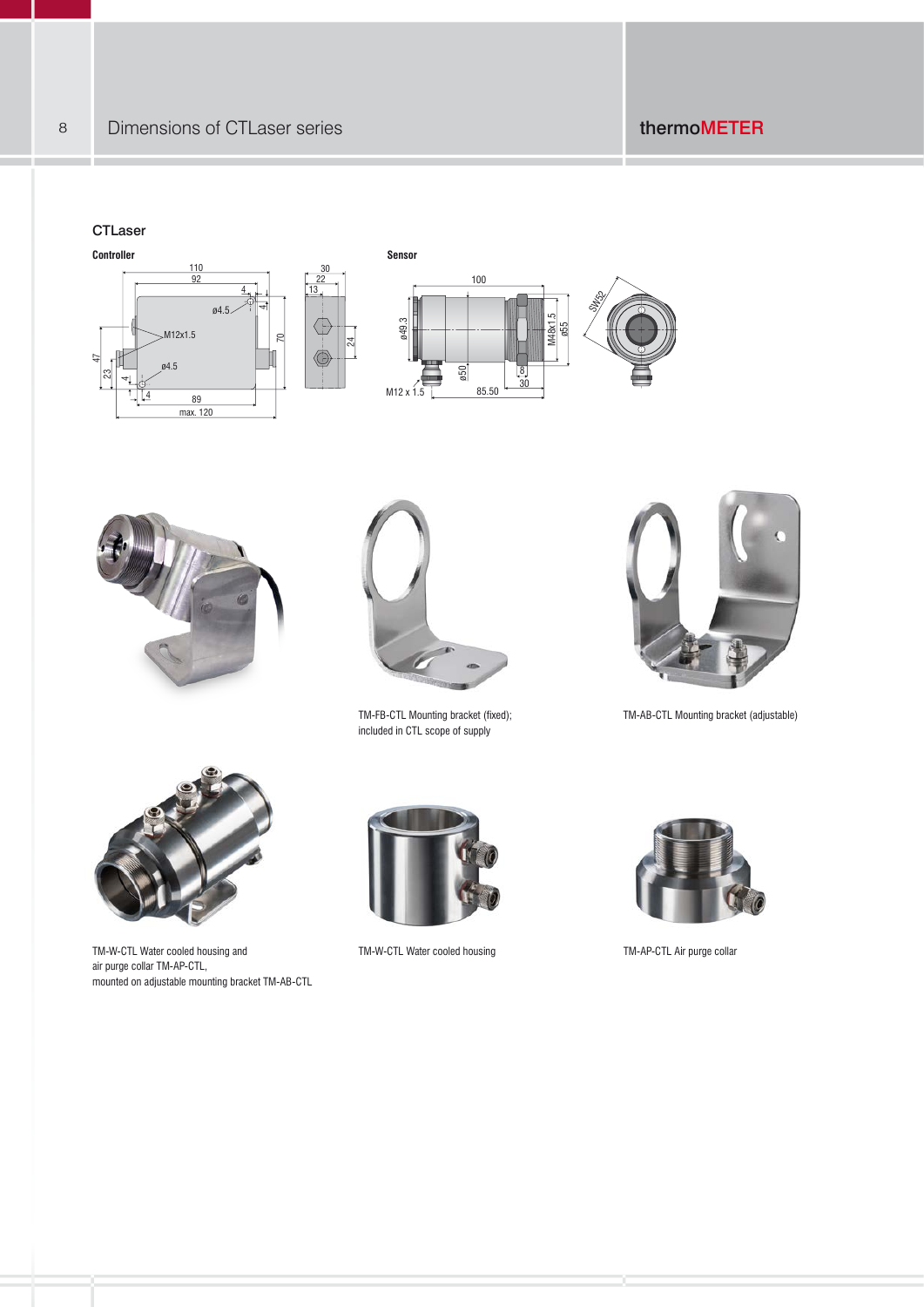## 9 Accessories and software CTLaser series

#### Mechanical accessories

| Art. No. | Model        |                                                                  |
|----------|--------------|------------------------------------------------------------------|
| 2970238  | TM-AB-CTL    | Mounting bracket, adjustable, stainless steel                    |
| 2970239  | TM-AP-CTL    | Air purge collar, stainless steel                                |
| 2970241  | TM-RAIL-CTL  | Rail mount adapter for CTLaser controller                        |
| 2970242  | TM-COV-CTL   | Closed cover for controller                                      |
| 2970243  | TM-MN-CTL    | Mounting nut, stainless steel (spare)                            |
| 2970244  | TM-FB-CTL    | Mounting bracket, fixed, stainless steel (spare)                 |
| 2970298  | TM-A20UN-CTL | Screw adapter M48x1.5 on 20UN-2A screw<br>including mounting nut |

#### High temperature accessories

| High temperature accessories |                  |                                                                                                                                                                                       |  |  |  |  |
|------------------------------|------------------|---------------------------------------------------------------------------------------------------------------------------------------------------------------------------------------|--|--|--|--|
| 2970240                      | TM-W-CTL         | Water cooled housing, stainless steel,<br>for ambient temperatures up to 175 °C                                                                                                       |  |  |  |  |
| 2970369                      | TM-MF-CTL        | Mounting flange M48x1.5 for TM-PF-CTL                                                                                                                                                 |  |  |  |  |
| 2970370                      | TM-AST300-CTL    | Reflection protection tube M48x1.5, 300 mm length                                                                                                                                     |  |  |  |  |
| 2970371                      | TM-PA-CTL        | Pipe adapter M48x1.5                                                                                                                                                                  |  |  |  |  |
| 2970372                      | TM-RM-CTL        | Furnace wall mount accessory for CTL<br>(TM-MF-CTL, TM-AST300-CTL and TM-PA-CTL)                                                                                                      |  |  |  |  |
| 2970412                      | TM-PF-CTL        | Pipe flange M48x1.5 for directly mounting a CTL sensor                                                                                                                                |  |  |  |  |
| 2970487                      | TM-CJA-CTL       | Cooling Jacket Advanced - universal cooling jacket<br>for CSLaser, CTLaser up to 315 °C<br>(TM-CJAFP-CTL front attachment is additionally required)                                   |  |  |  |  |
| 2970493                      | TM-CJAFP-CTL     | Front attachment for CTL, CSL                                                                                                                                                         |  |  |  |  |
| Calibration                  |                  |                                                                                                                                                                                       |  |  |  |  |
| 2970253                      | TM-CERT-CTL      | Certificate of calibration                                                                                                                                                            |  |  |  |  |
| Interfaces                   |                  |                                                                                                                                                                                       |  |  |  |  |
| 2970728                      | TM-USBK-CTL      | USB-interface board, cable with Micro-USB plug and adapter for<br>USB-C- and USB-A, CompactConnect software (as download<br>link), Quick reference, second cable gland for controller |  |  |  |  |
| 2970246                      | TM-RS232K-CTL    | RS232 interface, computer cable, CompactConnect software,<br>second cable gland for controller                                                                                        |  |  |  |  |
| 2970338                      | TM-RS485USBK-CTL | RS485-USB-adapter, incl. PC cable, CompactConnect software<br>and CTmulti, second cable gland for use<br>with interface board TM-RS485B-CTL                                           |  |  |  |  |
| 2970248                      | TM-RS485B-CTL    | RS485-interface board incl. second cable gland                                                                                                                                        |  |  |  |  |
| 2970250                      | TM-PFBDPK-CTL    | Profibus-DPv1 interface with plug-in connection                                                                                                                                       |  |  |  |  |
| 2970251                      | TM-ETHNK-CTL     | Ethernet-Kit: interface board, external Ethernet adapter,<br>CompactConnect software, second cable gland                                                                              |  |  |  |  |
| 2970252                      | TM-RI-CTL        | Relay interface: two electrically isolated relays,<br>60 VDC/ 42 VAC <sub>off</sub> , 0.4 A                                                                                           |  |  |  |  |

#### 2970711 TM-MBRTU-CTL Modbus-RTU-interface board incl. second cable gland



TM-CJA-CTL Cooling Jacket Advanced - cooling jacket suitable for ambient temperatures up to 315 °C (mounting bracket is included in the scope of delivery)



TM-PF-CTL and TM-MF-CTL mounting flange M48x1.5 for directly mounting a CTL sensor



TM-RM-CTL Furnace wall mount accessory for CTLaser: TM-MF-CTL, TM-PF-CTL, TM-AST300-CTL and TM-PA-CTL